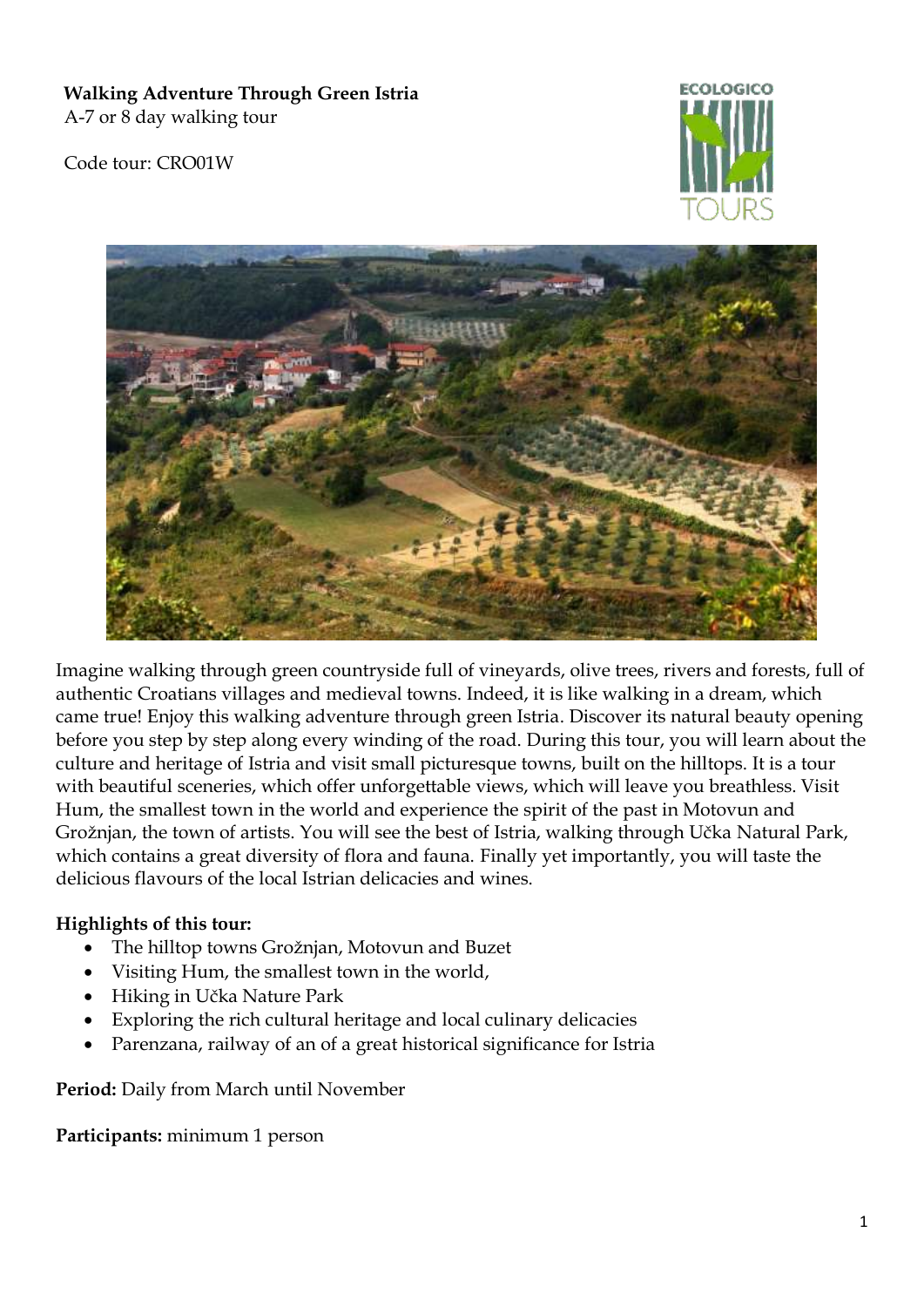**Level 2,5**: a walking tour with choices between longer walks (lev. 3) and shorter walks lev. 2,5 with significant differences in level. For walkers with experience and good physical condition.



### **Program in short 7 day tour:**

- Day 1: Individual arrival in Buje area
- Day 2: Brtonigla Buje (15 km / 10 mi)
- Day 3: Grožnjan –Motovun (26 km / 16 mi or 20 km /12 mi)
- Day 4: Oprtalj-Buzet (19 km-11 mi or 8 km/5 mi)
- Day 5: Buzet -Hum –Buzet (26 km/ 16 mi or 14 km / 8 mi)
- Day 6: Mount Učka Lovran (12 km/7 mi)
- Day 7: Departure after breakfast

## **Program in short 8 day tour:**

Day 1: Individual arrival in Buje area Day 2: Brtonigla – Buje (15 km / 10 mi) Day 3: Grožnjan –Motovun (26 km / 16 mi or 20 km /12 mi) Day 4: Loop walk in the surrounding of Motovun (17 km / 10 mi)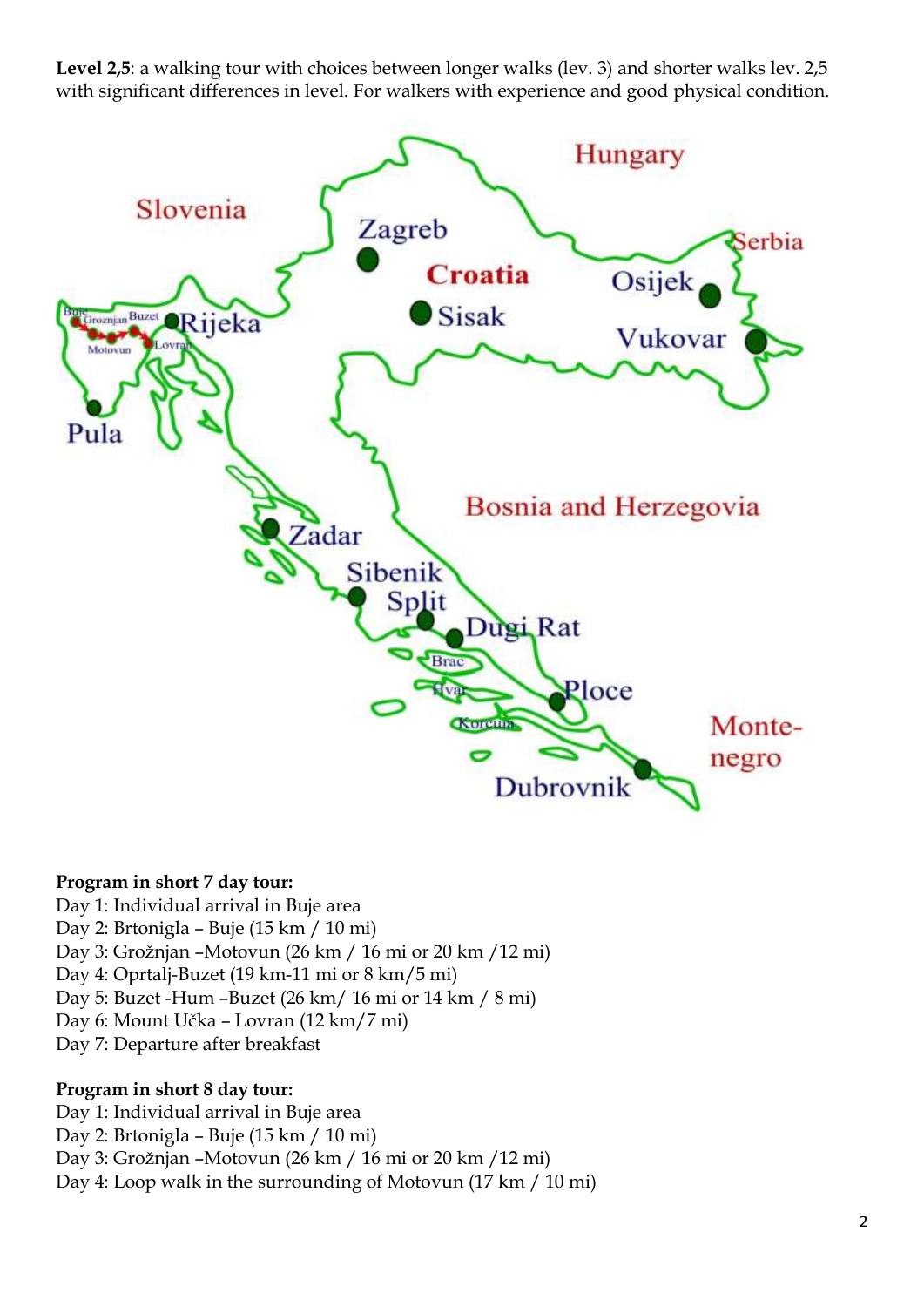Day 5: Oprtalj-Buzet (19 km-11 mi or 8 km/5 mi) Day 6: Buzet -Hum –Buzet (26 km/ 16 mi or 14 km / 8 mi) Day 7: Mount Učka – Lovran (12 km/7 mi) Day 8: Departure after breakfast



## **Program day by day 7 days:**

### **Day 1 Arrival in Istria**

Individual arrival in Istria. Briefing with our local representative at 7pm at the hotel reception. In this occasion will be handed over the tour package including hotel vouchers, maps and a road book, luggage tags.

Overnight stay in the Buje Area Accommodation: \*\*\* stars Guesthouse or \*\*\*\* Hotels/\*\*\*\*\* wine residence Transfer: to first hotel is not included

## **Day 2 Brontigla to Buje**

You have a short transfer to Brtonigla. Pathways that lead towards the meadows and woods cross the numerous acres of vineyards and olive groves. You walk surrounded by a vibrating nature, still intact and far away from the modern civilization. It is the area of the famous Istrian superior wines and extra-virgin olive oils. There are many family wine farmers and you will discover the authentic power of the local lifestyle and can make maybe a stop to taste these excellent wines. After 3 hours walking through vineyards, you reach Buje, a small town hilltop town. From the village you can enjoy the pretty view of terraced fields and arable land, vineyards and olive groves. Enjoy visiting this town full of history and culture. Walking along the ex-old railway, the route finishes in front of your hotel. Overnight in Buje area.

Overnight with breakfast in Buje area Accommodation: \*\*\* stars Guesthouse or \*\*\*\* Hotels/\*\*\*\*\* wine residence Transfer: 10 minutes transfer included Walking distance: 15 km / 9,3 miles Ascent/Descent: + 323m - 313m. Walking Time: 4/5 hours.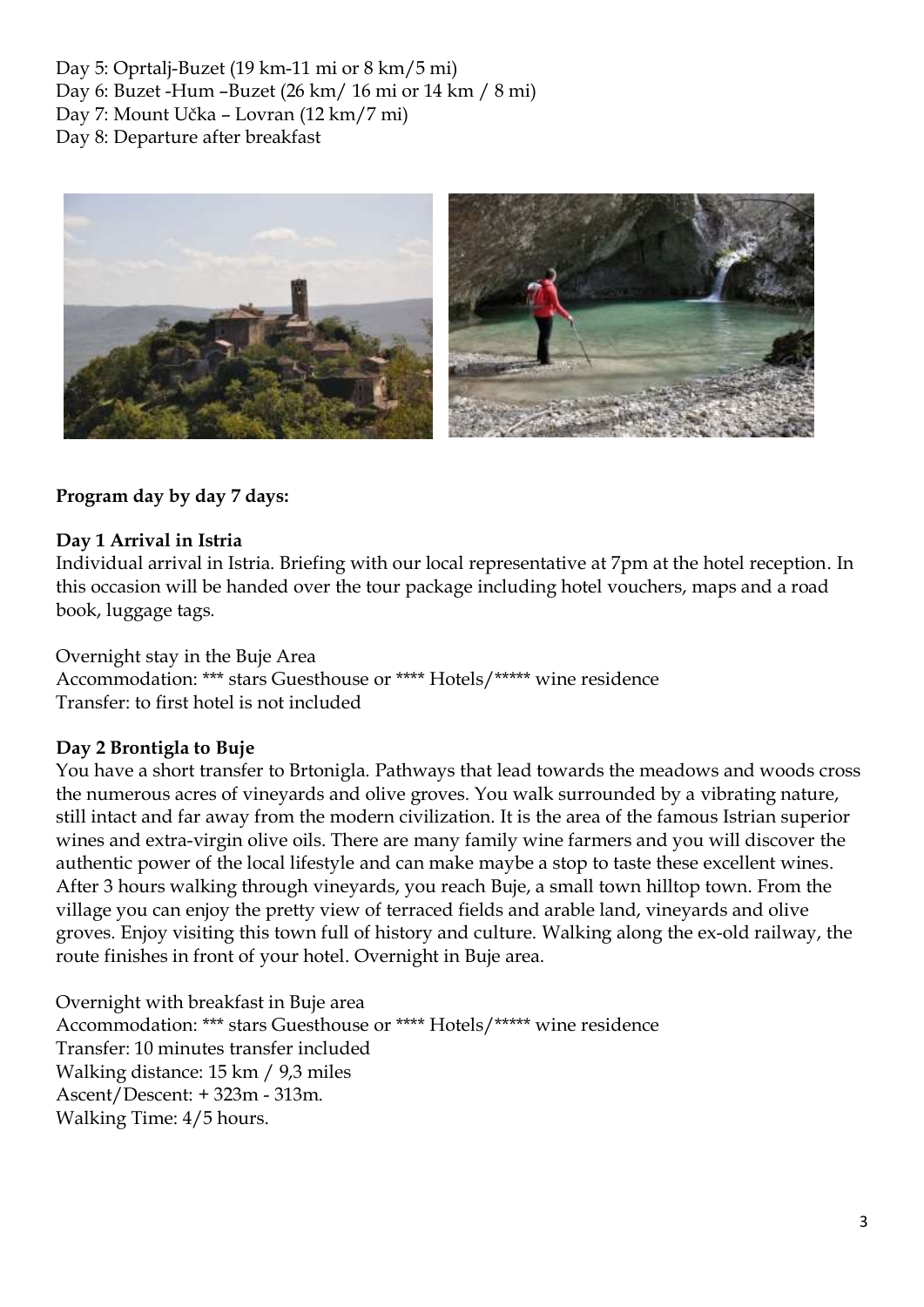

## **Day 3 Grožnjan -Motovun**

After breakfast, you start with exploring Istrian villages and hidden paths of this magnificent area. After a short transfer of 10 minutes your walk starts along the ex railway Parenzana. Parenzana was an Austrian railway line of 123 km long, connecting Trieste with Poreč and passing small towns. The railway was in function from 1902 until 1935, and today, the track has been taken in use again as a cycling and walking path through the Istrian hills. Grožnjan will be your starting point. You pass through galleries, old bridges and will have nice viewpoints along your walk. You reach the village of Livade, a famous truffle centre. Here you can taste and buy some products with truffles. On the other side of Livade, built on a hill is the town of Motovun, where you will have your overnight stay.

Overnight with breakfast in Motovun. Accommodation: \*\*\* stars B&B or 3 stars Hotel / \*\*\*\* Hotel Transfer: 10 minutes transfer + luggage transfer included

Longer route: Walking distance: 24 km / 15 miles Ascent & Descent: + 455m – 478m. Walking time: 5-6 hours.

Shorter route: Walking distance: 20 km / 12,5 mi Walking time: 5-6 hours.



# **Day 4 Oprtalj-Buzet**

After breakfast, you will have a short transfer to Oprtalj, a picturesque little town, in the hearth of the Istrian peninsula. From here starts the Istrian Mountain Trail, a route that goes downhill into the forest and passing Sv.Ivan (st.John) village. The next village is St. Lucija with also a very beautiful church. Then you come to a point where one of the best views on river Mirna valley is. The trail passes the Pietrapelosa castle and then leads down into the valley. After passing an aqueduct, the trail goes uphill towards the village of Mali Mlun and after some more villages; it opens a beautiful view on the town of Buzet. Through a forest and fields, the trail will get you to Buzet.

Overnight with breakfast in Buzet. Accommodation: \*\*\* stars hotel / \*\*\*\* stars hotel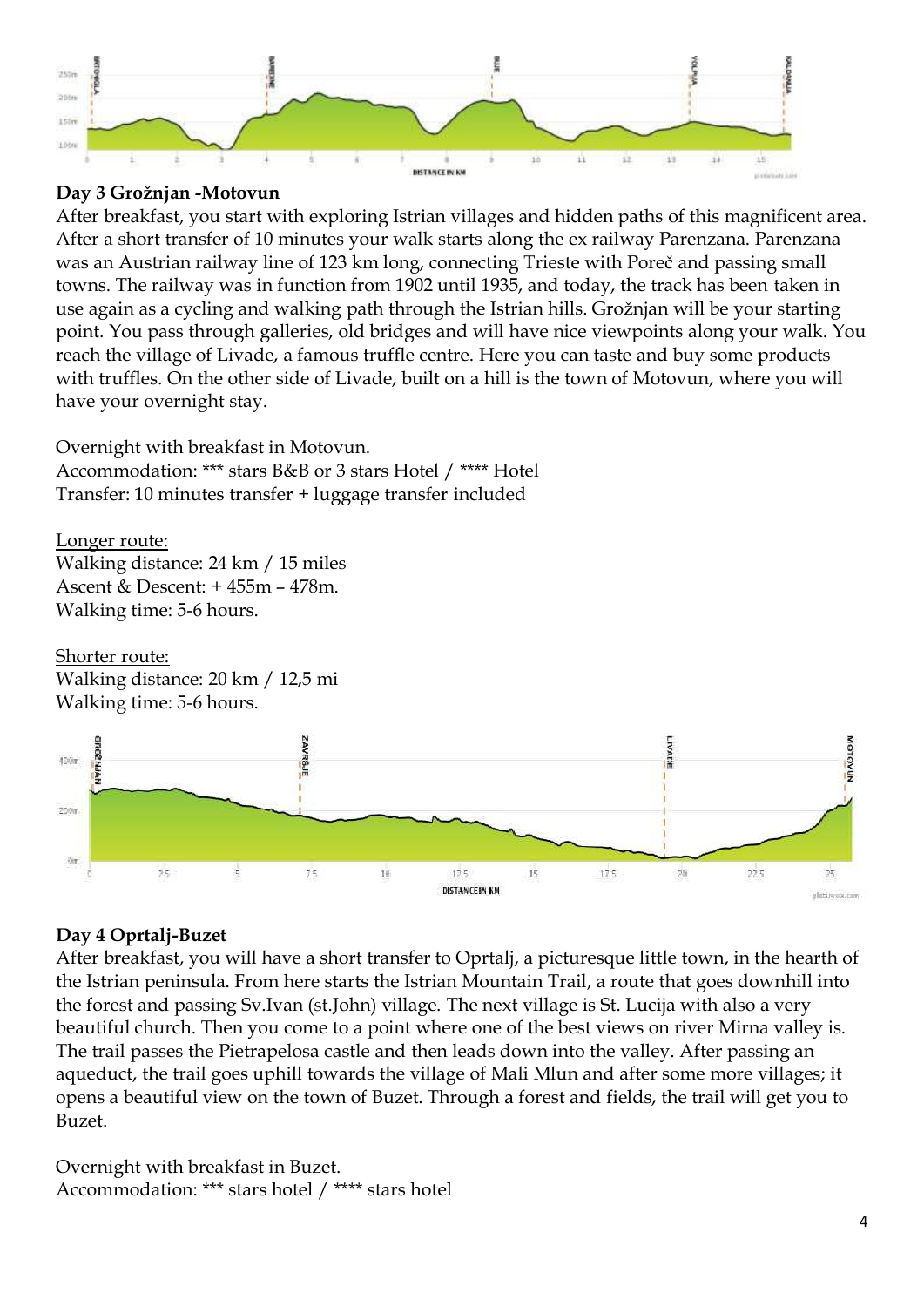Transfer: 15 min transfer + luggage transfer included



## **Day 5 Buzet -Hum -Buzet**

Today there is a ring walk to Hum or you can choose for a shorter route. The trail starts at the river and you follow it into the forest. You pass some waterfalls and small lakes. The route is not too steep and will lead you to Korita, where water sources make natural pools and here we find also an old watermill. The trail continues following the riverbed and passes through Benčići, an abandoned village where you still can see traditional Istrian stone houses. Then you will have the first view of Hum and its typical church tower. When you get to Hum, take a walk and you'll understand why it's called the smallest town in the world. In Hum you can eat in the local "konoba", a word from the local dialect that means restaurant. The "konoba" in Hum offers good traditional Istrian dishes. The «way of mistletoe» will lead you back to Buzet. It takes about 3 hours of hiking in one way.

Overnight with breakfast in Buzet. Accommodation: \*\*\* stars hotel / \*\*\*\* stars hotel Transfer: not included

Longer route: Walking distance: 26 km / 16 miles; Ascent & Descent: + 534m - 534m. Walking time: 7-8 hours.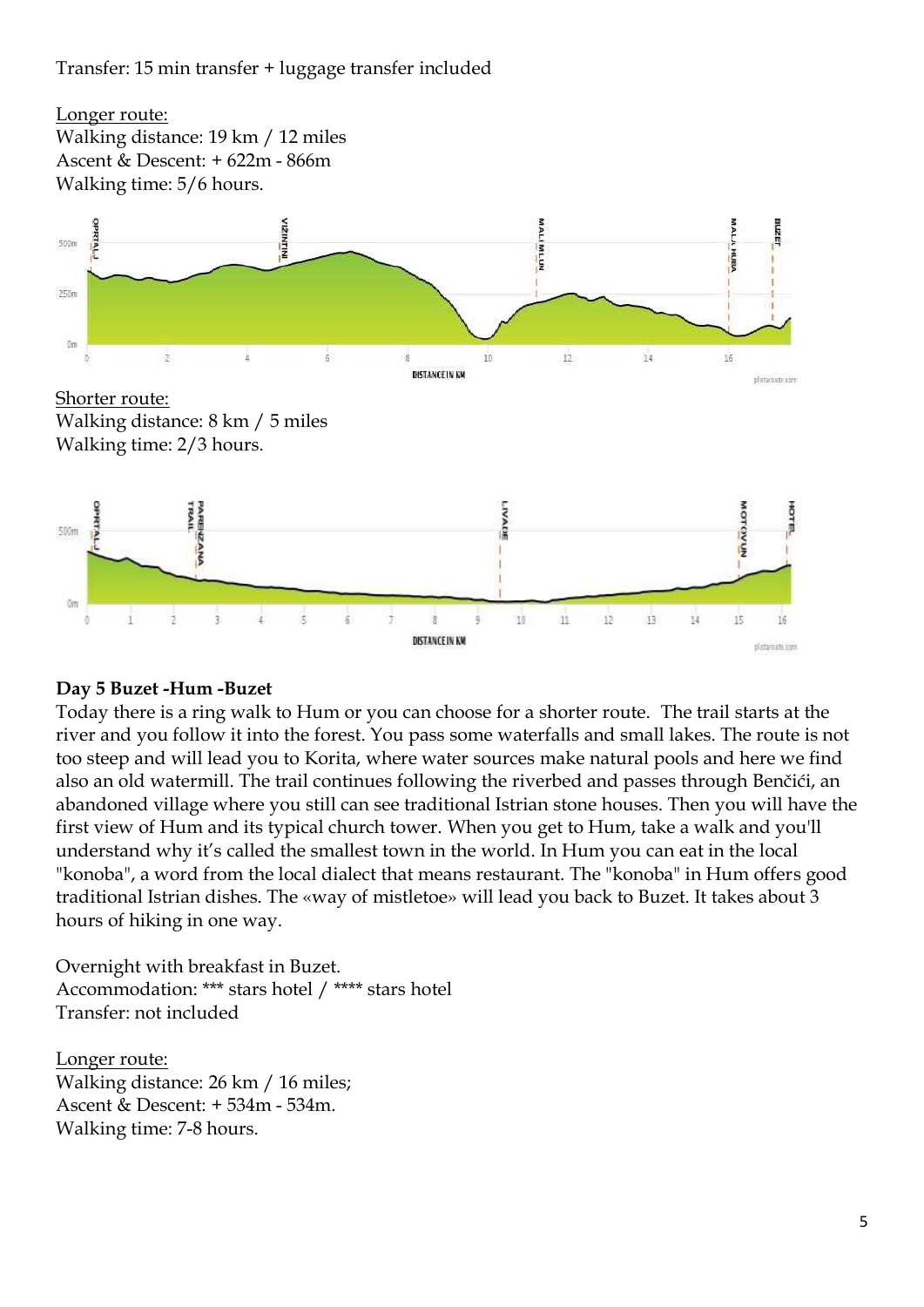



DISTANCE IN KM

### **Day 6 Mount Učka to Lovran**

Transfer to Poklon, where your walk of today will start. It goes uphill to the top of Učka Mountain, which is highest mountain in Istria with altitude of 1401 m. From the top it goes all the way down till you reach sea level in Lovran. The path crosses oak and chestnut woods that give a pleasant freshness in hot summers. The climbing to the summit of Učka (Vojak) will be rewarded with a stunning panorama over Kvarner bay, sea and coastal towns, as well as the surrounding mountains: Obruc, Snjeznikand Risnjak… the Western side the whole Istria peninsula lies in front of you. Sometimes, if the visibility is good, you can view till Venice and the Alps in the north.

Overnight with breakfast in Lovran. Accommodation: \*\*\*\* stars hotels Included Transfer: 30 min transfer from Buzet to Poklon (Start point) + luggage transfer

Longer route: Walking distance: 12 km / 7,5 miles Ascent & Descent: + 452m - 1400m Walking time: 5 hours.

plates at use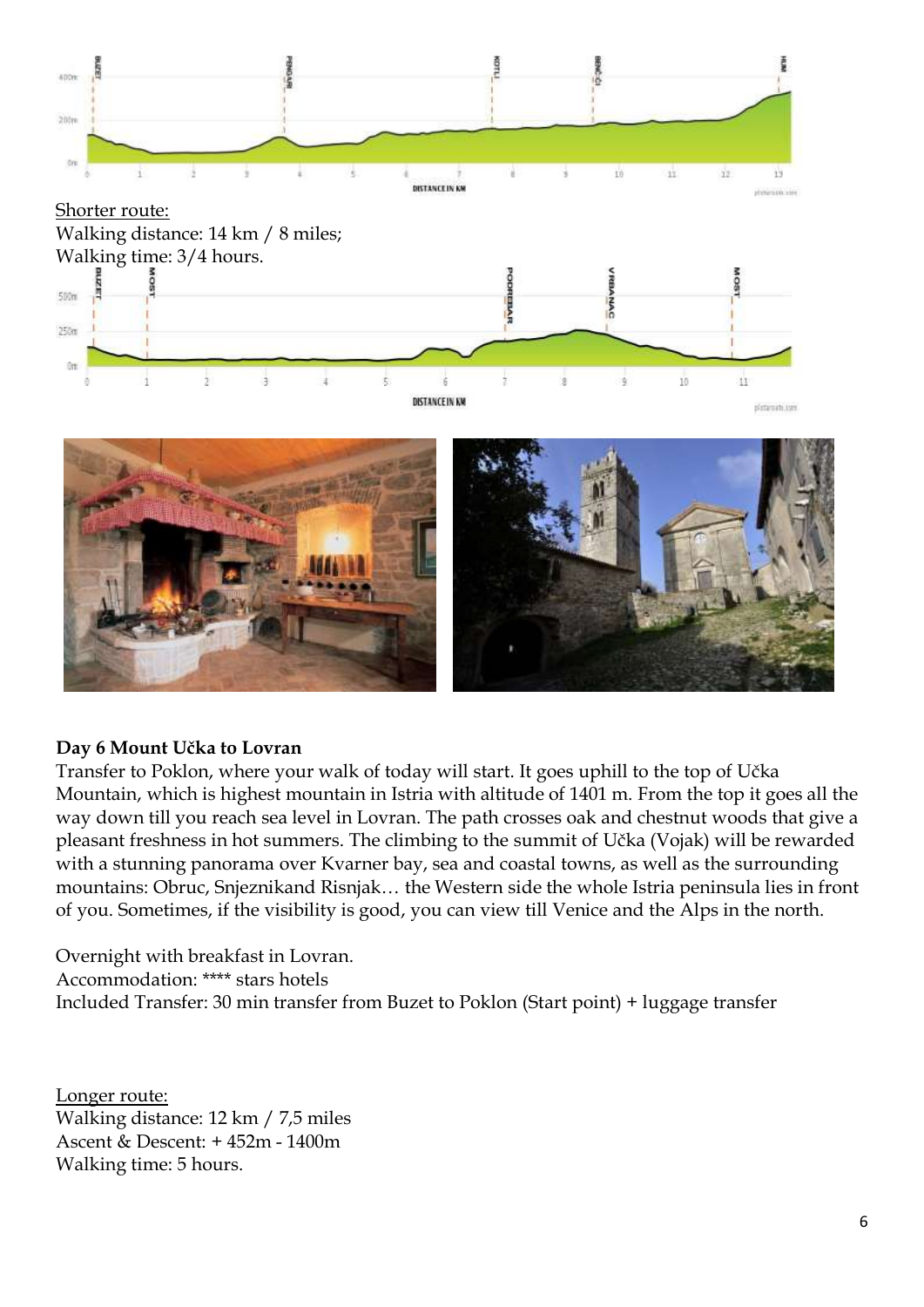

Shorter route: Walking distance: 6 km / 3,7 miles Ascent & Descent: + 90m - 390m Walking time: 2 hours.





# **Day 7 Departure after breakfast or possibility to extend your stay**

The 8-day tour has an extra night in Motovun. You make a loop walk through the vineyards of this wine area. You pass the village of Brkač, where you could make a break to enjoy a delicious Istrian lunch. The Parenzana trail will bring you back to Motovun. During the hike there are opportunities to taste wines in a local winery.

Overnight with breakfast in Motovun. Accommodation: \*\*\* stars B&B or 3 stars Hotel / \*\*\*\* Hotel Walking distance: 17 km / 10 miles Ascent & Descent: + 429m – 429m.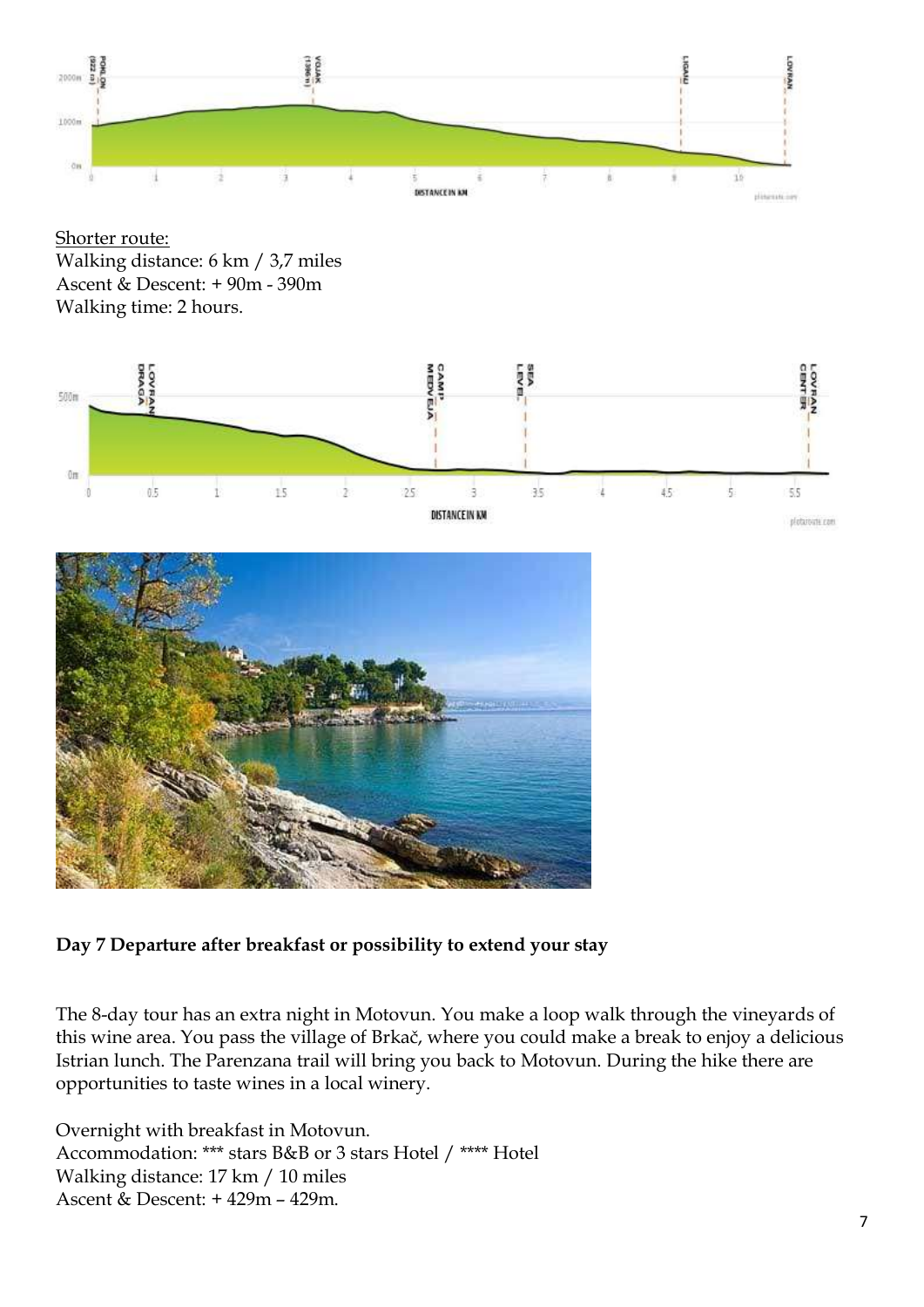### Walking time: 3 - 4 hours.



**Prices per person 202 2 for the 7 day tour : Standard Hotels** 15/03 - 19/04 In double room € 6 5 0

In single room € 830 Solo traveller € 950

20/04 - 19/0 6 & 2 0/09 – 15/11 In double room € 710 In single room € 890 Solo traveller € 1.010

 $20/06 - 19/09$ In double room € 7 5 0 In single room € 930 Solo traveller € 1.050

Half board supplement  $\in$  210

### **Superior Hotels:**

15/03 - 19/04 In double room € 890 In single room € 1240 Solo traveller € 1 360

20/04 - 19/0 6 & 2 0/09 – 15/11 In double room  $\in$  980 In single room € 1330 Solo traveller € 1450

2 0/06 – 19/0 9 In double room € 1.040 In single room € 1 .39 0 Solo traveller € 1.510

### **Prices per person 202 2 for the 8 day tour :**

**Standard Hotels** 15/03 - 19/04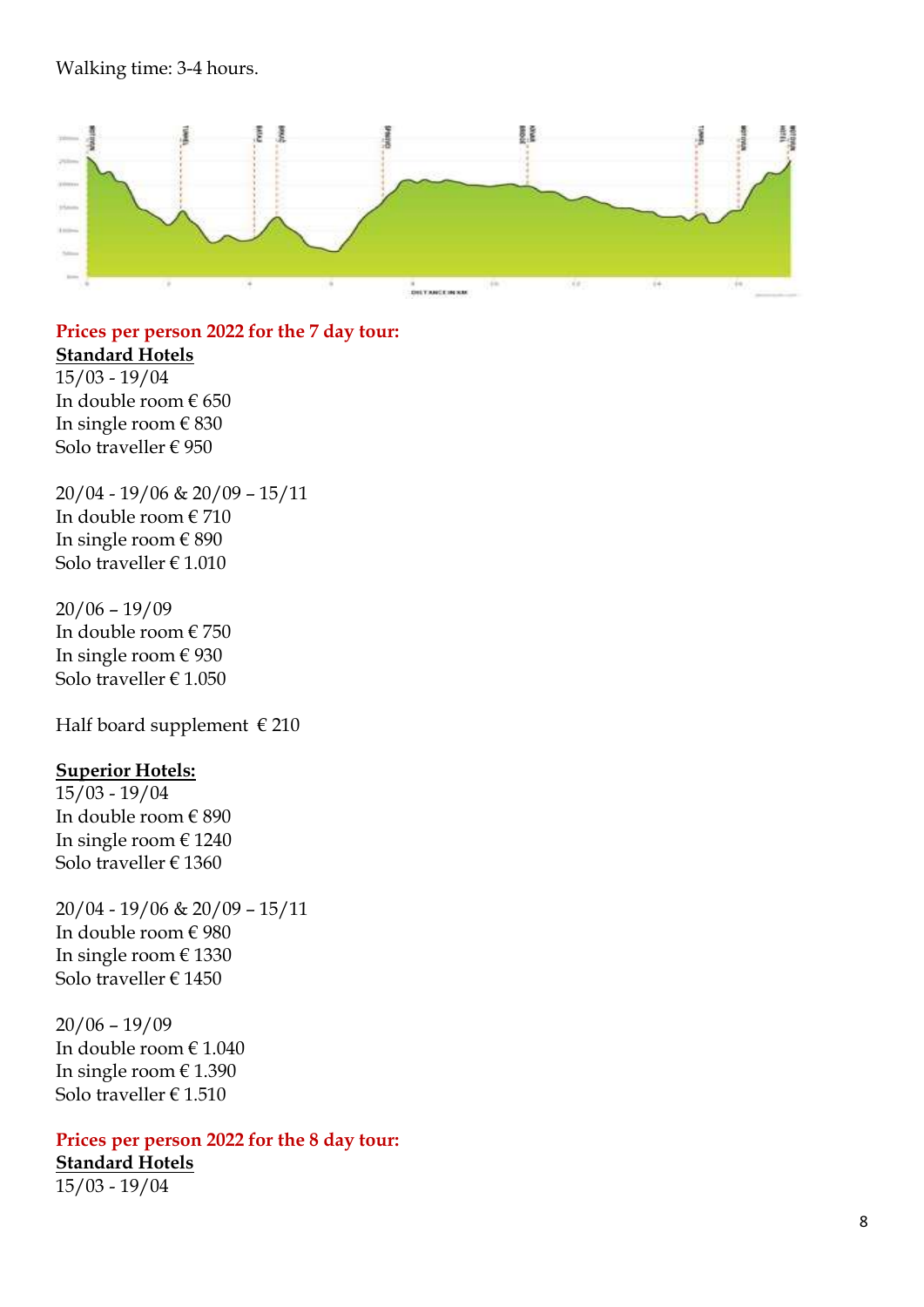In double room € 730 In single room  $\in$  930 Solo traveller € 1.050

20/04 - 19/06 & 20/09 – 15/11 In double room € 780 In single room € 980 Solo traveller € 1.100

 $20/06 - 19/09$ In double room € 830 In single room  $\in 1.030$ Solo traveller  $\in$  1.150

Half board supplement  $\in$  240

### **Superior Hotels:**

15/03 - 19/04 In double room € 980 In single room € 1360 Solo traveller € 1480

20/04 - 19/06 & 20/09 – 15/11 In double room € 1.150 In single room  $\in$  1.580 Solo traveller € 1.700

 $20/06 - 19/09$ In double room € 1.250 In single room  $\in 1.510$ Solo traveller € 1.830

#### **Included in the tour:**

- Info meeting with local representative
- Overnight stays in in guesthouse or hotel  $3^*$  or  $4^*$
- Breakfast
- Information package including detailed route description (map and road book), luggage tags and vouchers
- App for offline navigation
- Luggage transport from hotel to hotel
- Local transfers as described in the program to start point during walking
- 24/7 emergency number

#### **Not included:**

• Travel insurance medical/luggage or cancellation that we highly recommend